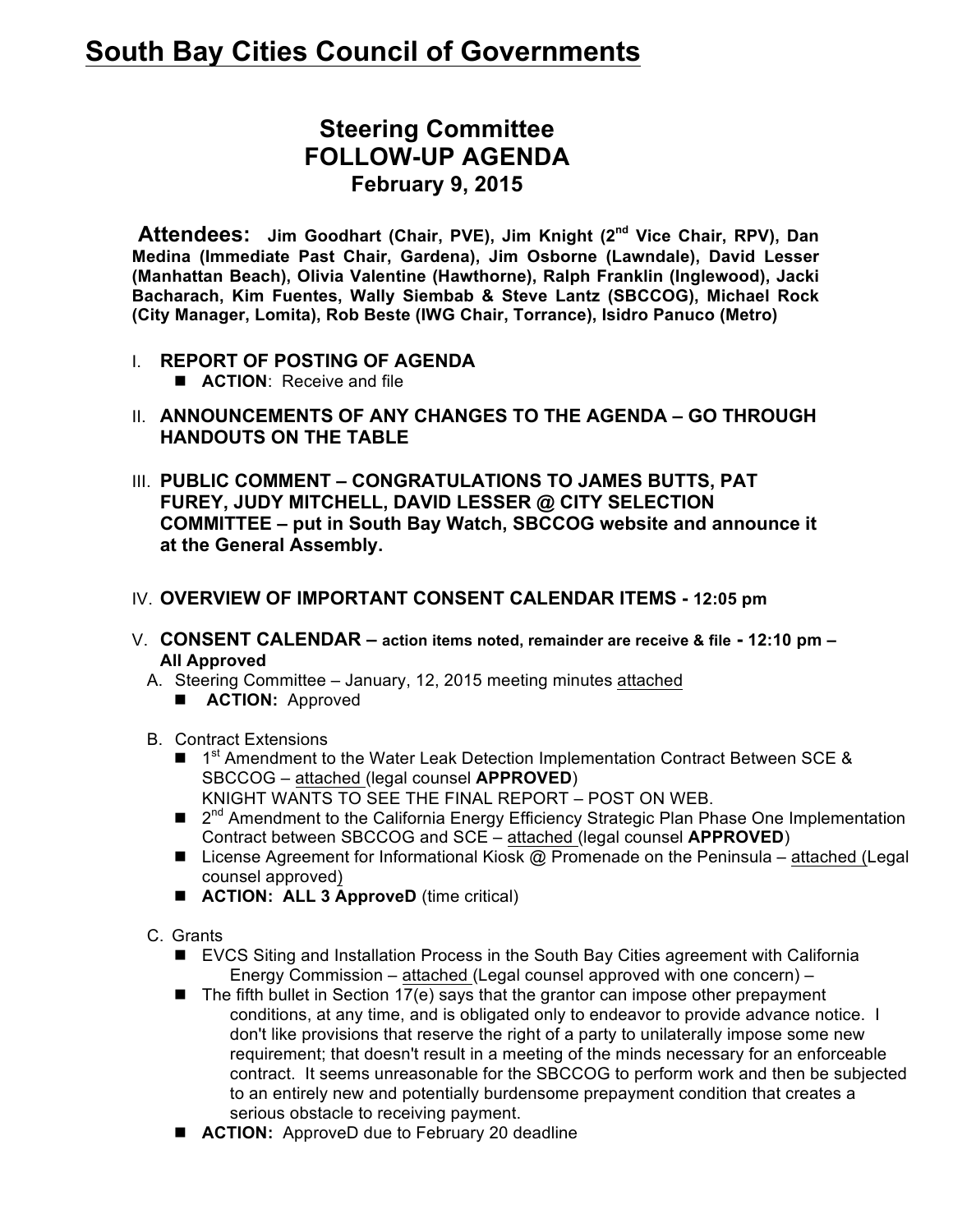- D. Reliability Issues 12:45 pm
	- CPUC and AB 66 Rulemaking CPUC comments from SCE appear to state that they are supportive of reporting by city
	- Staff is also working on a CPUC webpage for our website to inform our SBCCOG member cities about key issues affecting our region at the CPUC
	- n **LESSER - RATEPAYERS ADVOCATE AGREED WITH OUR CITY CONCERNS**
	- **GOODHART JACKMON CAME TO PVE COUNCIL WITH JEFF KENNEDY**
	- KNIGHT RPV GOT CIRCUIT BY CIRCUIT REPORT FROM KENNEDY WITH **PLANS FOR THE FUTURE**
	- LESSER WATCH FOR SCE PERSONNEL TURNOVER
	- STATUS OF RULE MAKING REPLIES NOW AND THEN GO TO AN **ADMINISTRATIVE LAW JUDGE FOR FINAL RULING**
	- **N** SEND LESSER COPY OF OUR FILING
- E. Transportation Issues
	- $\blacksquare$  Monthly transportation update from Steve Lantz attached
- F. South Bay Environmental Services Center Activities Report attached
	- $\blacksquare$  HERO CONTRACTOR Ad Daily Breeze with our name  $-$  HERO got right on it. Fixed next day.
- G. 2014 Form 700s needed for SBCCOG by March 27
- H. Special Events
	- **n** Possible Go See trips
		- LA Air Force Base Tour March/April can't find contact information
		- $\blacksquare$  Machado Lake Tour working with Buscaino's office re: timing
		- AQMD Lab Tour overview of SCAQMD and their successes and challenges and a video. Proceed to a lab tour and then a display of some green cars. Up to 25 people. The lab tour consists of an overview of what the lab does, equipment and a sample test. No Mondays and not the first Friday. 2 hours – in Diamond Bar. – June/July
- I. Board meeting agenda development
	- March meeting Mobility Matrix & Pam O'Connor & KAREN AVILLA
	- $\blacksquare$  April meeting Ellen Perkins
	- May meeting Measure R Board Training on the Guidelines???? ON NEXT AGENDA - DISCUSS

#### **VI. ACTION ITEMS - PROGRAMMATIC**

- J. General Assembly **12:15 pm**
	- $\blacksquare$  Review draft final program attached
		- § **CONFERENCE CALL WITH SPEAKERS – VERY EXCITING**
	- Draft White Paper attached
	- 3 D Printer Expo visit summary CAN BE IN THE NEIGHBORHOODS. REGULATING IT **IS ANOTHER ISSUE (EX. GUNS). NEXT 10 YEARS, MORE CHANGE THAN THE LAST 25 YEARS.**
	- LANTZ TASK FORCE WITH ECONOMIC DEVELOPMENT AND REGULATIONS -**DISCUSS THEM. PRIVATE SECTOR OUT-RUNNING THE PUBLIC SECTOR. TAKE TO ECONOMIC DEVELOPMENT ROUNDTABLE.**
	- GOODHART PVE ASSUMES THAT THERE ARE A LOT OF HOME BUSINESSES THAT **DON'T KNEW BUSINESS LICENSES. THIS MAKES THIS MORE DIFFICULT.**
	- 189 attendees as of 2/5/15 204 last year at this time SEND GENERIC LETTER sent *1/15/15 & 2/6/15 and one to Ralph Franklin 2/10/15*
		- § *PVE DID – 2/10/15 rec'd invite that Franklin sent*
	- Sponsorships \$68,750 as of 2/9/15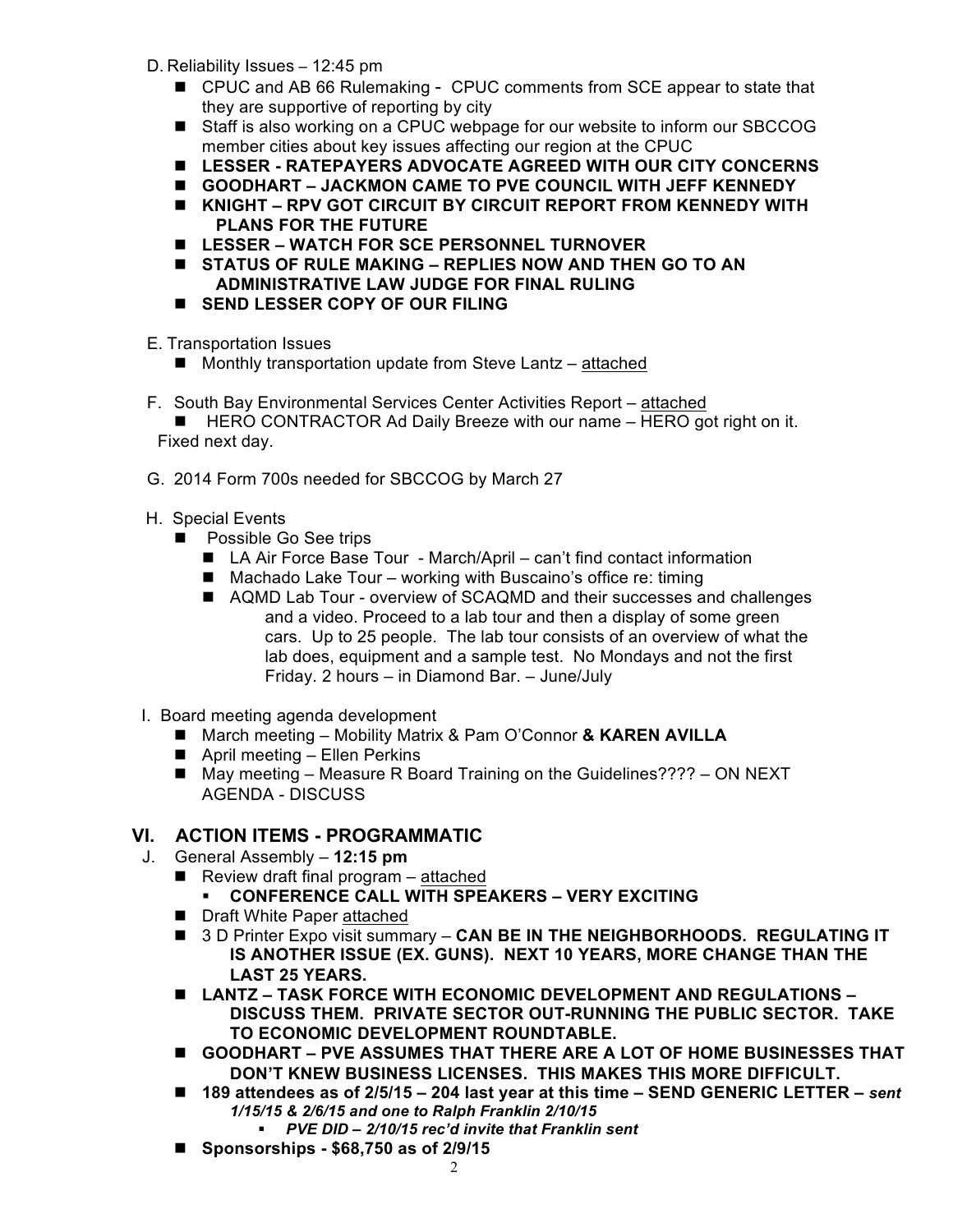- n **ACTION: MAKE SURE TO INCLUDE THE WHITE PAPER IN THE GA. TAKE LANTZ'S IDEA OF LOOKING AT REGULATIONS RE: INNOVATIVE TECHNOLOGIES TO ECONOMIC DEVELOPMENT DIRECTORS**
- K. Measure R Issues **12:30 pm**
	- **NETRO BOUNDARY ISSUE RESOLVED**
	- BRIEFING BOOK FOR BUTTS NEW ISSUE USE OF I-110 REVENUES FOR BIKE **STATIONS THROUGHOUT LA CITY.**
		- § **FRANKLIN – REVENUES SHOULD STAY IN THE CORRIDOR. PUT ON NEXT AGENDA TO SEND A LETTER. AND THIS IS OUT OF THE PROCESS.**
		- § **BESTE – 80% OF TRANSPONDERS FROM SOUTH BAY**
	- Follow-up re: Call for Projects submittal HANDOUT DETERMINATION OF WHAT GETS **FUNDED BY SUMMER**
		- § **BESTE – DOES PORT OF LA FALL OUT NOW REGIONAL POT? GET CLARIFICATION.**
		- § **KNIGHT – DON'T KNOW IF RPV APPLIED – WILL CHECK**
		- § **PANUCO – TOO LATE IF THEY HAVEN'T ASKED**
	- $\blacksquare$  Implementation Plan update memo and exhibit attached
	- April 30 all day facilitated meeting for Public Works staff on Measure R implementation issues – **FACILITATED BY ITERIS**
		- § **WANT TO GET THIS DONE BY FALL. METRO'S APPROVAL NOT REQUIRED**
	- **E ACTION:** Provide direction
- L. Legislative Advocacy **12:45 pm** 
	- Recognition for Former Congressman Henry Waxman
	- LA Air Force Base support Knabe motion attached & DRAFT BROCHURE

From LAEDC – 2/5/15: Here are some immediate next steps:

- LA Mayor Eric Garcetti convened the 87 other mayors in the County to do a joint letter in support of the LAAFB on February 2, 2015. Mayor Fuentes co-presented this item with Mayor Garcetti and Supervisor Knabe also provided remarks at this meeting as well. We will be sending out the final letter at the end of the week.
- On February 3, 2015, the LA County Board of Supervisors passed a motion to send a letter to the Defense Secretary and Air Force Secretary on protection of the base and its importance to national security and simultaneously urged all cities within LA County to do the same. See attached for the motion. I'm going to look up all of the agendas within the County shortly to see if this is on them, but as of right now, I know that Hawthorne and City of LA plan to introduce a motion for this. I'll report back later today when I have that list so we have a good timeline to work from.
- The timing of the above items could not have been more pitch perfect in the sense that the Department of Defense announced this week that they are asking for congressional support on a full BRAC due to excess capacity. See below for a great news article from KPCC that came out of all of this. I cannot send enough thanks to Steve, Norm, Mayor Fuentes and Nick for working on this.
- I've cc'd Lawren Markle, LAEDC's PR & Marketing Director as we're going to have to be much more aggressive in the near term on a media front with this issue as well as sequestration.
- Still have not heard back from Don Traud regarding recurring meetings on the LAAFB so we can establish more regular communications with the base and work to address their needs. Numerous requests have been sent, and Jacki and Marsha also sent them with no response. To the extent others can reach out, that would be great. The request was sent for the following dates: the first and third Thursday of the month from 1:30pm -2pm. **At the very least, this is a good check in call time for all of us so we're in regular communication on this issue.** I want to make sure I get through all of the agendas to provide support to this effort ASAP, so I'm not going to be on the call today,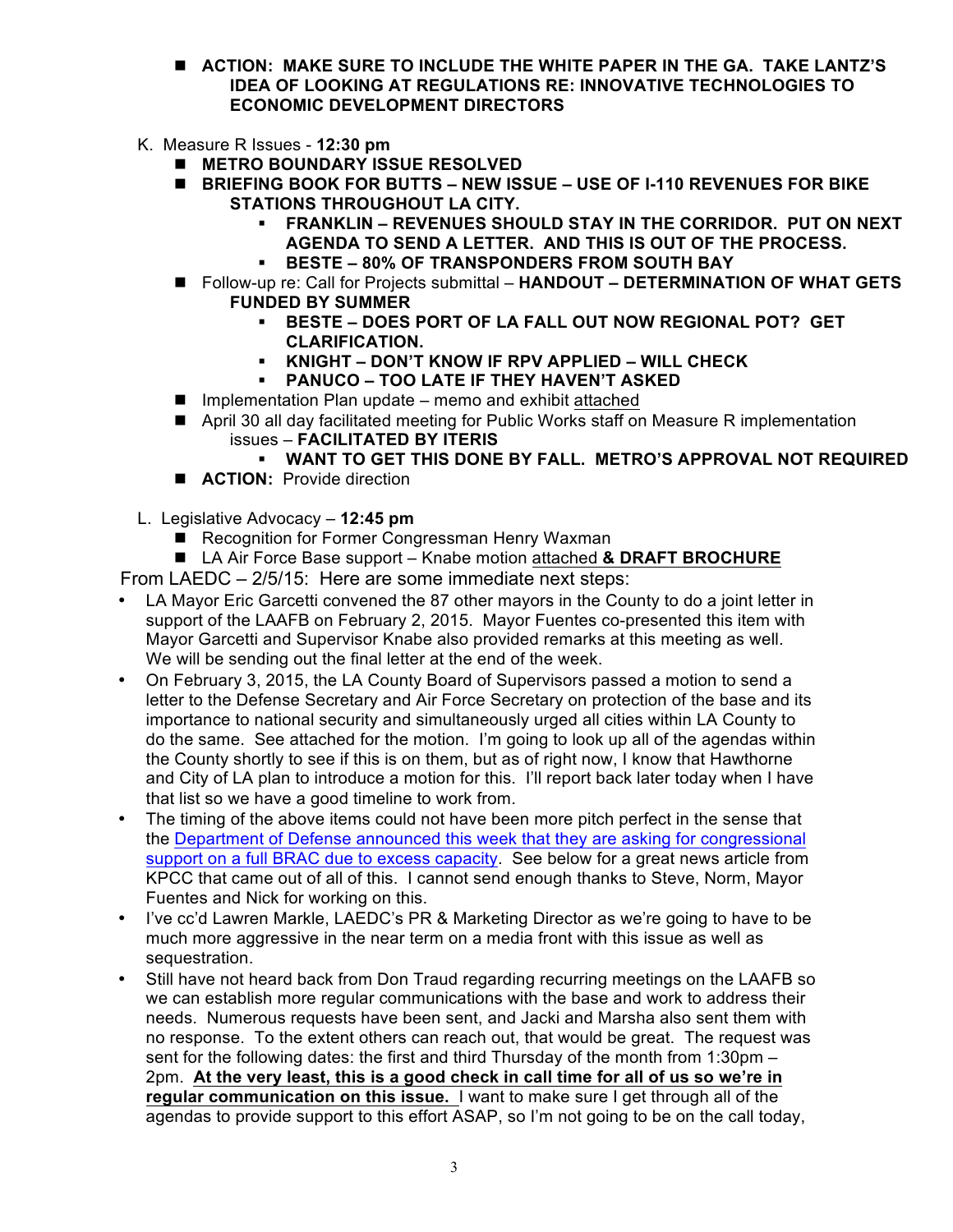but I'll be on in a few weeks (Feb.  $19<sup>th</sup>$ ) in case any of you want to join me. I'll send a calendar invite out.

- We're keeping track of the programs San Diego Regional EDC and Edwards have for their base support initiatives, and there's an upcoming conference in March hosted by the Association of Defense Communities that we are hoping to attend that will further delve into this issue. I'll report back after that event.
- We are signing up for membership in the Association of Defense Communities, which is basically an organization focused on base related issues and provides all sorts of related intelligence on the topic. Once we're in, we'll regularly communicate anything we've heard on the topic.
- We have heard from some pretty reliable sources that they feel as though LAAFB is not at risk for an invisible BRAC. This is a bit of a sigh of relief, so to speak, but one many of us agree should not be taken for granted.
- See attached for some talking points on this issue that we developed a few weeks ago. It's in the form of a DRAFT leave-behind to also talk about what we're doing as a community to support the base. We haven't gone outside and had this designed yet, but this presents a concept of what we're thinking. Any thoughts on this would be great so we can get a final document. Also, please let me know if I can add your name/organization to this list.
- If anyone has access to the LAAFB Alliance files from 2004-2005, that'd be great. We're checking our archives to see if we have anything but we went through an office move in 2011, so our archives are still a bit unorganized.
- Tod spoke to Jo Aro who was heavily involved in the original LAAFB Alliance and found out the following: Approximately \$2M was raised over two years with Supervisor Knabe providing/authorizing the largest sums and additional funding coming from the large South Bay cities and the prime contractors. Funds were used mostly to hire DC lobbyists and a consultant for Sacramento. At the time, Congressmember Harman helped arrange strategic meetings in DC.
- I'm scheduling a call with Lt. General Tattini soon on the base—he still has close relationships with them and sits on the Governor's Military Advisory Council.
- Greg Carpenter agreed to take on outreach to El Segundo and Wiseburn schools to see about the schooling issue that has been brought up and whether that has been addressed.
- **No contact with LAAFB to date**
- **GO THROUGH AEROSPACE CORPORATION FOR BASE CONTACT. RALPH HAS CONTACT WITH BASE AND TED LIEU TOO**

■ City Comments re: drones - **SCAG HAVING DRONE PROGRAM COMING UP. CAN BE HACKED. ICA HAD SEMINAR RE: PUBLIC SAFETY AND DISCUSSED DRONES. VIDEO-RECORDING UNMARKED VEHICLES – CAN'T WEIGH MORE THAN 55 FT. IF DRONE HITS HELICOPTER TALE, IT'S FATAL. NO COORDINATION WITH FAA WHICH IS REQUIRED NEAR AN AIRPORT.**

- ROCK FAA PLANNING TO STEP IN AND ROBINSON HELICOPTER IS **INCREDIBLY CONCERNED RE: DRONES. CREATE AIR TRAFFIC SAFETY PROBLEM**
- KNIGHT DRONES USED FOR NEIGHBORS TO IRRITATE NEIGHBORS
- LANTZ ISSUE OF FREIGHT DELIVERY WITH DRONES BECAUSE OF STREET **CONGESTION – NOT YET REGULATED**
- LAEDC IS RESUBMITTING LETTERS OF SUPPORT FOR EXPORT/IMPORT **BANK WHICH EXPIRES JUNE 2015**

■ ACTION: ENCOURAGE FAA – REVISE DEFINITION OF RECREATIONAL **AND HOBBY**

- M. Homeless Initiative Update **1:00 pm**
	- $\blacksquare$  Review of meetings to date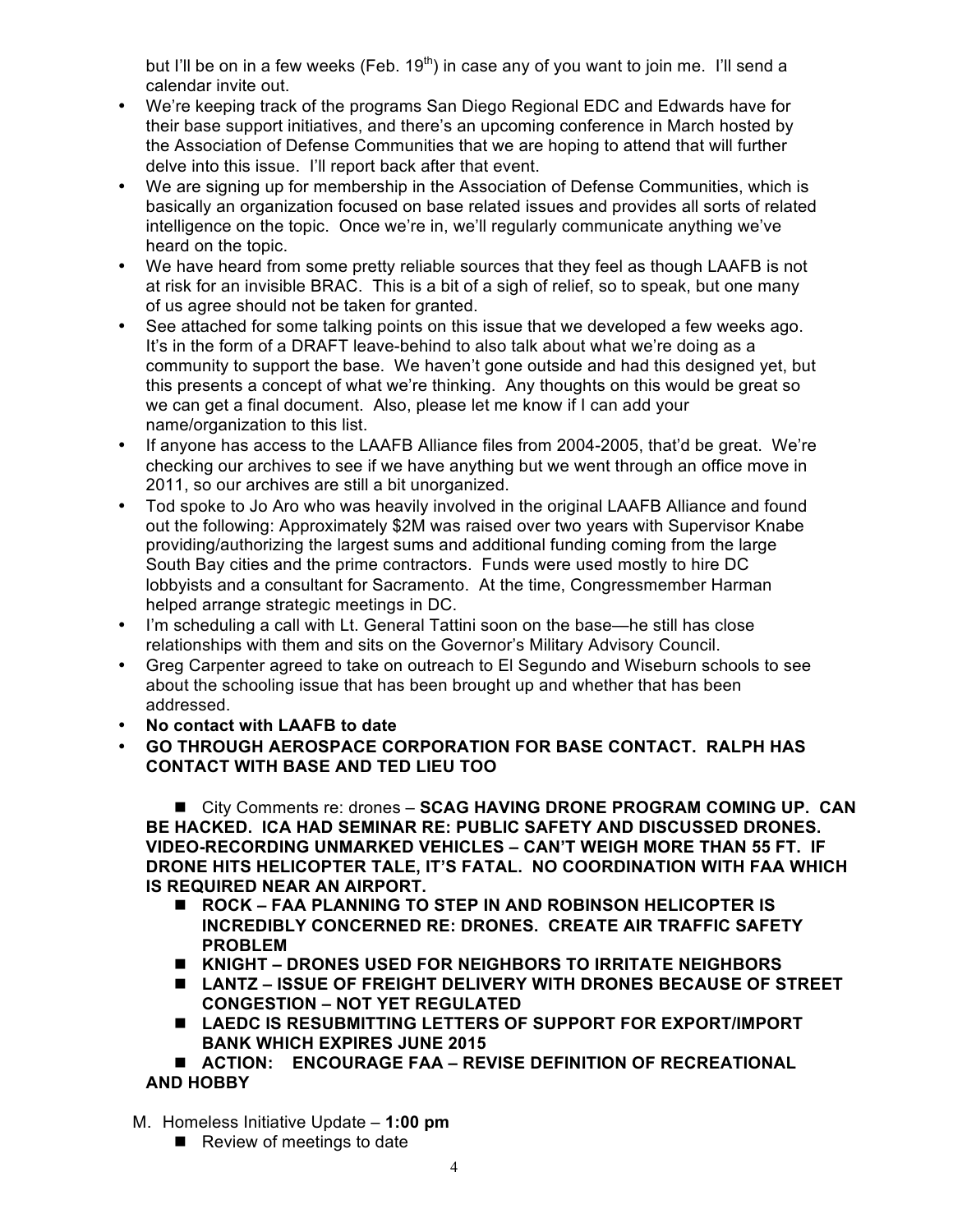- **n** TORRANCE, REDONDO BEACH AND RIDLEY-THOMAS CITIES. NEW PROPOSAL.
- **PEOPLE COMING FROM DOWNTOWN LA IN SOUTH BAY**
- ACTION: HOMELESS COUNT NUMBERS AVAILABLE THIS SUMMER. TAKE TO CITY **MANAGERS FOR WORKING ON A STRATEGY**

#### **VII. ACTION ITEMS - ADMINISTRATIVE**

- N. Financial Issues **1:10 pm**
	- Replacing SBCCOG Treasurer
	- **E** CERTIFICATE OF APPRECIATION TO AVILA AND INVITE TO MARCH BD MEETING
	- **E** ACTION: RecommendED to the Board that Lomita's City Treasurer be designated as the SBCCOG Treasurer – FRANKLIN/OSBORNE
	- Ad Hoc Finance Committee report memo attached
		- § **NEW BUDGET FORMAT**
		- § **CONCERN RE: CASH FLOW ISSUES – POSSIBLY CONSIDER LINE OF CREDIT AS ONE OPTION.**
		- § **WHAT ARE OUR RESERVES? NOW USED FOR CASH FLOW, THEREFORE NOT REALLY A RESERVE. WHAT ARE ONE TIME COSTS THAT WE ARE LIABLE FOR AND THEN LOOK AT FORMAL RESERVE POLICY – TO BE ADOPTED APRIL, MAY**
		- § **POLICY QUESTION – HOW MUCH DO YOU WANT TO LOSE FOR CASH FLOW AND HOW MUCH OF THE RESERVE SHOULD BE USED**
		- § **DUES INCREASE – DISCUSSION NEXT MONTH FOR APPROVAL**
		- § **MAKE SURE THAT BENEFITS OF THE SBCCOG ARE UNDERSTOOD**
	- **ACTION:** ApproveD committee recommendations for further action **MEDINA/VALENTINE**
- O. Renewal of Office Lease **1:25 pm**
	- $\blacksquare$  **DO SURVEY OF COMPARATIVE RENTAL RATES**
	- $\blacksquare$  The office lease is being renewed for the next 3 years. In lieu of rent abatement, we can request office improvements. At the meeting, proposed improvements will be discussed.
		- § **TOUCH UP PAINT ON THE WALLS**
		- § **TV MONITOR – 80 INCH – LED FOR THIS ROOM**
		- § **ELECTRONIC WHITE BOARD**
		- § **FILM ON WINDOWS (MIKE DURAN IN GARDENA)**
		- **E** PA SYSTEM IN THE COMMON THEATRE
	- $\blacksquare$  ACTION: DECIDE WHAT MAKES BEST SENSE
- P. Approval of Invoices **1:35 pm**
	- **ACTION:** ApproveD invoices for payment **MEDINA/KNIGHT**

#### *GOLDEN STATE WATER IS HAVING TOWN HALL MEETING IN GARDENA RE: POTABLE WATER – FEBRUARY 12 @ 6 PM AT NAKOAKA COMMUNITY CENTER.*

#### **VII. STRATEGIC POSITIONING ITEMS/ANNOUNCEMENTS AND UPDATES**

- Q. Sustainability updates **1:40 pm**
	- COMMUNITY CHOICE AGGREGATION INTEREST FROM CARSON, **HAWTHORNE, HERMOSA BEACH, MANHATTAN BEACH?? – SPEAKER? NOT NOW – SOON JPA INTENT SHOULD BE KNOWN – GALLIANI'S GROUP FIGURING THIS OUT AND EVERY CITY HAS TO AGREE TO GOVERNANCE STRUCTURE.**
	- SEND OUT THE LINK TO KNIGHT FOR JOE GALLIANI'S GROUP LOOK AT **HERMOSA BEACH SITE**
	- OSBORNE WE COULD PRESENT THE INFORMATION
	- **GOODHART SEEMS CONSISTENT WITH OUR MISSION. VALUE ADDED? WE ARE EXISTING ORGANIZATION**
	- ROCK **ENERGY AUTHORITY. ALL SORTS OF REGULATIONS**
	- **n** TALK AT CITY MANAGERS' RE: WHETHER THERE IS A ROLE FOR THE SBCCOG